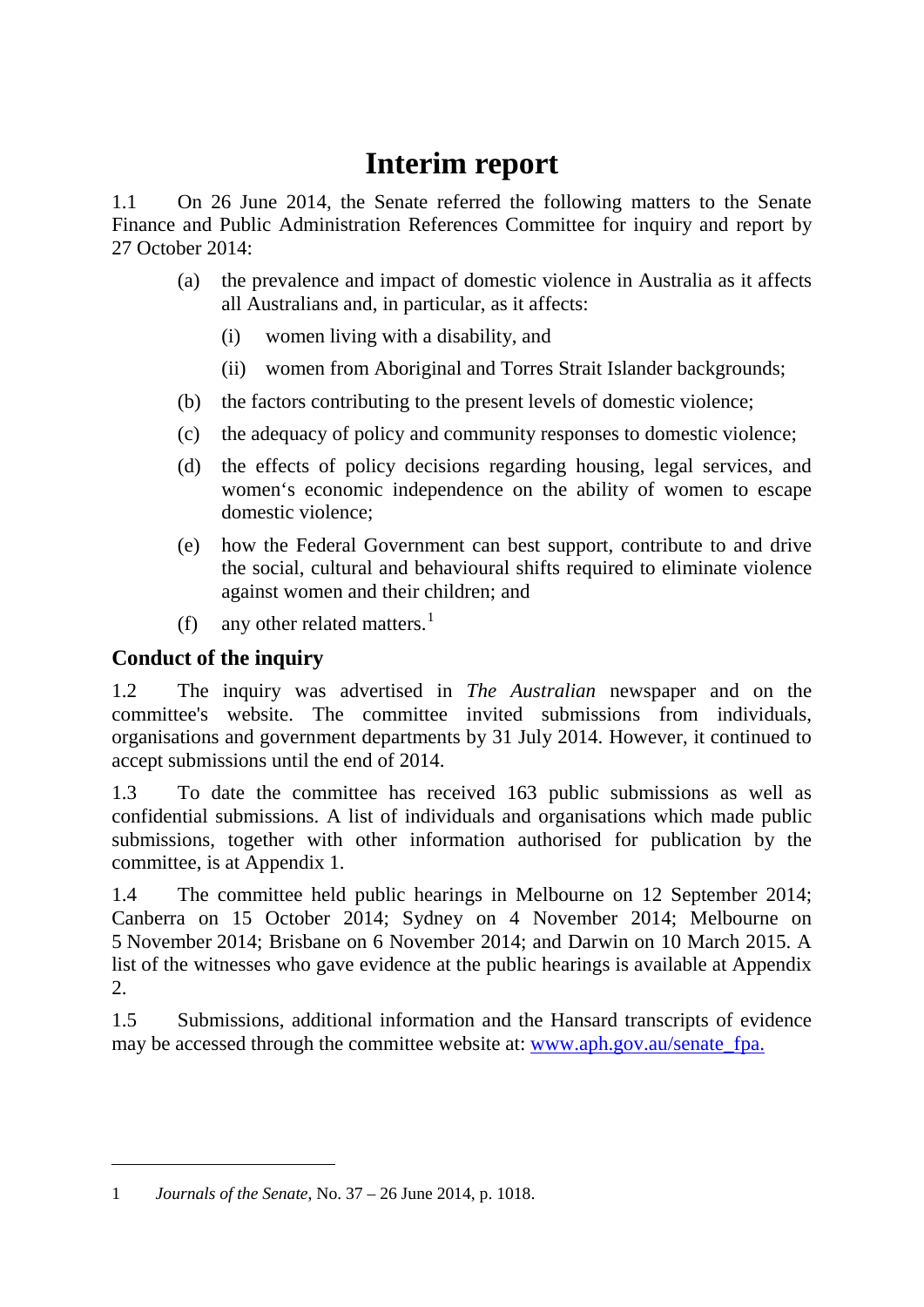## **Timeframe for the inquiry**

1.6 During the course of the inquiry, it became evident to the committee that additional time was required to speak with more organisations in order to gather sufficient evidence for the final report. On 26 August 2014, the Senate agreed to extend the reporting date until  $2$  March  $2015<sup>2</sup>$  In order for the committee to conduct a hearing in Darwin, a further hearing in Canberra and finalise its report, the committee sought a further extension until 18 June 2015. $3$ 

## **The need for an interim report**

1.7 While acknowledging the need for more time to hold additional hearings and draft the final report, the committee agreed that the importance of this issue and the upcoming 2015-16 federal government budget required a brief interim report summarising the directions and initial findings of the committee.

## **Overview**

-

1.8 One in three Australian women have experienced physical violence since the age of 15 and almost one in five have experienced sexual violence.<sup>[4](#page-1-2)</sup> A study of Victorian women demonstrated that domestic violence is the leading preventable contributor to death, disability and illness in women aged between 15 and 44, and is responsible for more of the disease burden than many well-known risk factors such as high blood pressure, smoking and obesity.<sup>[5](#page-1-3)</sup> The emotional and personal costs of domestic violence in our community are enormous. Violence affects the victims themselves, children who are exposed to violence, extended families, friends, work colleagues and the broader community. [6](#page-1-4)

1.9 The committee acknowledges these emotional and personal costs as well as the enormous economic cost of domestic violence. A study commissioned by the commonwealth government notes that the yearly cost of domestic violence in Australia in 2008-09 was \$13.6 billion and the cost is increasing.<sup>[7](#page-1-5)</sup>

1.10 The committee notes the commonwealth government has committed around \$200 million over eight years between 2009-2017 to support the implementation of the National Plan and the first two Action Plans, with the aim of achieving a significant and sustained reduction in violence against women and their children.<sup>[8](#page-1-6)</sup>

<span id="page-1-0"></span><sup>2</sup> *Journals of the Senate,* No. 46 – 26 August 2014, p. 1283.

<span id="page-1-1"></span><sup>3</sup> *Journals of the Senate*, No. 79 – 2 March 2015, p. 2203

<span id="page-1-2"></span><sup>4</sup> Australian Bureau of Statistics, 4906.0 - Personal Safety, Australia, 2012 (2013).

<span id="page-1-3"></span><sup>5</sup> VicHealth, *Submission 53*, p. 4

<span id="page-1-4"></span><sup>6</sup> *National Plan to Reduce Violence against Women and their Children 2010-2022*, p. 1.

<span id="page-1-5"></span><sup>7</sup> The National Council to Reduce Violence Against Women and their Children, *The Cost of Violence Against Women and Their Children* (2009), p. 4

<span id="page-1-6"></span><sup>8</sup> Commonwealth Department of Social Services, *Submission 57*, p. 1.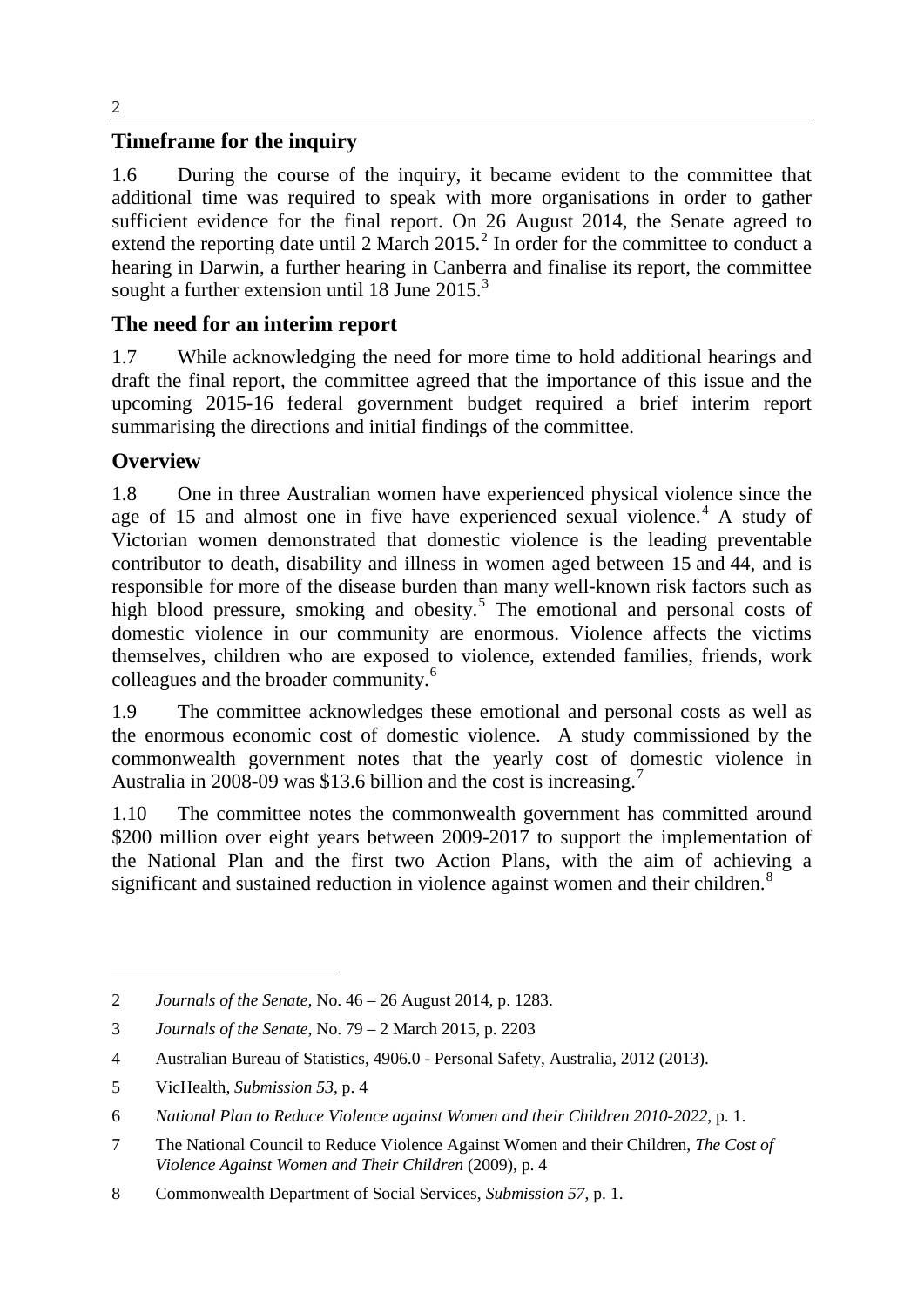1.11 The committee is concerned about commonwealth government funding cuts to a broad range of services essential to supporting victims of domestic violence. These include over \$64 million in funding cuts to Australian legal services over four years,<sup>[9](#page-2-0)</sup> \$44 million in funding cuts to new shelters and emergency accommodation, \$21 million in cuts to housing and homelessness peak bodies, abolition of the National Rental Affordability Scheme and abolition of the National Housing Supply Council.<sup>[10](#page-2-1)</sup> The government has failed to guarantee funding under the National Partnership Agreement on Homelessness past 30 June 2015, placing crucial services at risk. There has been a \$240 million funding cut to the Department of Social Services grants program, which has affected the funding certainty of many frontline domestic violence organisations delivering crisis services and men's behaviour change programs.<sup>[11](#page-2-2)</sup>

1.12 While it is difficult to quantify the full impact of the discretionary grant cuts on domestic violence reform, the committee has heard that victims of domestic violence rely on many of the services provided with these funds.

## **Initial findings**

1.13 The committee acknowledges that addressing domestic violence requires long term and coordinated effort by all levels of government in partnership with nongovernmental organisations, service providers and the community.

#### *National framework*

-

1.14 Key to the coordination required by all levels of government has been the development of the national framework which is detailed in the National Plan to Reduce Violence against Women and their Children 2010-2022 (National Plan). The Commonwealth has worked with state and territory governments to develop and deliver the National Plan which was endorsed by the Council of Australian Governments (COAG) and released in February 2011.

1.15 The National Plan's overall aim is to change social attitudes about violence against women and their children to reduce domestic violence over the long term. The National Plan states that:

It is the first plan to coordinate action across jurisdictions. It is the first to focus strongly on prevention. It is the first to look to the long term, building respectful relationships and working to increase gender equality to prevent

<span id="page-2-0"></span><sup>9</sup> See 'States and territories unite in fight against legal assistance funding cuts', ABC Online 7 March 2015 at [www.abc.net.au/news/2015-03-07/states-territories-unite-in-fight-against-legal](http://www.abc.net.au/news/2015-03-07/states-territories-unite-in-fight-against-legal-aid-funding-cuts/6287604)[aid-funding-cuts/6287604](http://www.abc.net.au/news/2015-03-07/states-territories-unite-in-fight-against-legal-aid-funding-cuts/6287604) (accessed 13 March 2015).

<span id="page-2-1"></span><sup>10</sup> St Vincent de Paul Society, 'Vinnies: Help us to cut homelessness, not homelessness funding', *Media Release*, 2 April 2014; and Samantha Donovan, 'Federal Government cuts funding for housing programs, shocking peak bodies', *ABC news online*, 23 December 2014.

<span id="page-2-2"></span><sup>11</sup> Judith Ireland, 'Government funding cuts bite emergency relief services', *Sydney Morning Herald* 28 February 2015 at [www.smh.com.au/federal-politics/political-news/government](http://www.smh.com.au/federal-politics/political-news/government-funding-cuts-bite-emergency-relief-services-20150227-13lgdn.html)[funding-cuts-bite-emergency-relief-services-20150227-13lgdn.html](http://www.smh.com.au/federal-politics/political-news/government-funding-cuts-bite-emergency-relief-services-20150227-13lgdn.html) (accessed 13 March 2015).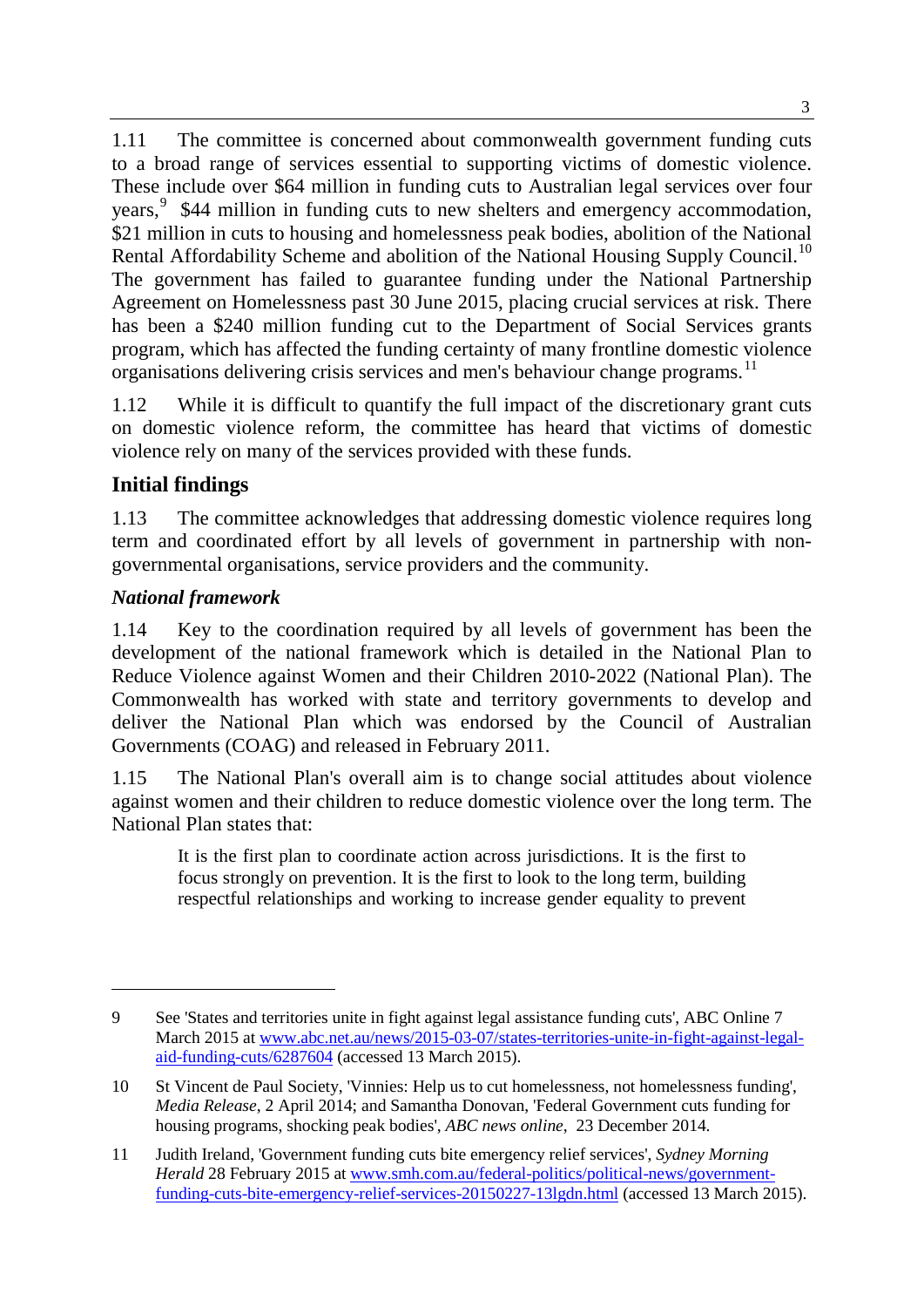violence from occurring in the first place. It is the first to focus on holding perpetrators accountable and encourage behaviour change.<sup>[12](#page-3-0)</sup>

1.16 The National Plan sets out a 12-year framework from 2010 to 2022 to reduce domestic violence in Australia, driven by four three-year Action Plans with specific aims and outcomes. $^{13}$  $^{13}$  $^{13}$ 

1.17 The committee heard that the development of the National Plan and its action plans are welcome as they provide an appropriate framework to address the problem of domestic violence and there was general acknowledgement that some progress has been made. However, the committee also heard a level of frustration at the slow rate of progress in some areas. A number of hearing witnesses noted they have seen no improvement in the capacity of services to support victims of domestic violence and no reduction in the number of women trying to access these services. [14](#page-3-2) One explanation is that the long term planning and effort required to implement the National Plan means the effects will take time to be visible to front line service providers.

1.18 The committee agrees that it is therefore important for governments to make greater efforts to engage and consult with front line services to draw on their expertise and advise them of progress in relation to the areas of focus identified in The National Plan and the three-year action plans.

1.19 The level of consultation undertaken with the sector to develop the National Plan was spoken of favourably to the committee. However, it appeared to the sector that the level of consultation was subsequently reduced for the development of the action plans. While initial effort to engage stakeholders is necessary to agree an appropriate framework, the committee believes that the long term nature of this issue means that extra effort needs to be taken by governments to maintain engagement and consultation with front line services in particular, and ensure reporting on progress is centrally available.<sup>[15](#page-3-3)</sup>

## *Role of the Commonwealth*

-

1.20 It was emphasised to the committee that the Commonwealth government should take a lead and/or coordinating role. As well as the National Plan, the Commonwealth was also involved in the establishment of the Foundation to Prevent

4

<span id="page-3-0"></span><sup>12</sup> *National Plan to Reduce Violence against Women and their Children 2010-2022*, Foreword.

<span id="page-3-1"></span><sup>13</sup> *National Plan to Reduce Violence against Women and their Children 2010-2022*, p. 12.

<span id="page-3-2"></span><sup>14</sup> For example, see evidence given on the capacity of services by Beryl Women's Inc, *Committee Hansard*, pp 10-11; and Victoria Police, *Submission 92*, p. 9, which outlines the increase in reporting rates of domestic violence cases.

<span id="page-3-3"></span><sup>15</sup> The committee acknowledges the availability quarterly eNewsletters on the National Plan on the DSS website with two currently available, October and December 2014: [www.dss.gov.au/our-responsibilities/women/programs-services/reducing-violence/the-national](http://www.dss.gov.au/our-responsibilities/women/programs-services/reducing-violence/the-national-plan-to-reduce-violence-against-women-and-their-children/the-national-plan-to-reduce-violence-against-women-and-their-children-newsletter2)[plan-to-reduce-violence-against-women-and-their-children/the-national-plan-to-reduce](http://www.dss.gov.au/our-responsibilities/women/programs-services/reducing-violence/the-national-plan-to-reduce-violence-against-women-and-their-children/the-national-plan-to-reduce-violence-against-women-and-their-children-newsletter2)[violence-against-women-and-their-children-newsletter2](http://www.dss.gov.au/our-responsibilities/women/programs-services/reducing-violence/the-national-plan-to-reduce-violence-against-women-and-their-children/the-national-plan-to-reduce-violence-against-women-and-their-children-newsletter2) (accessed 4 March 2015).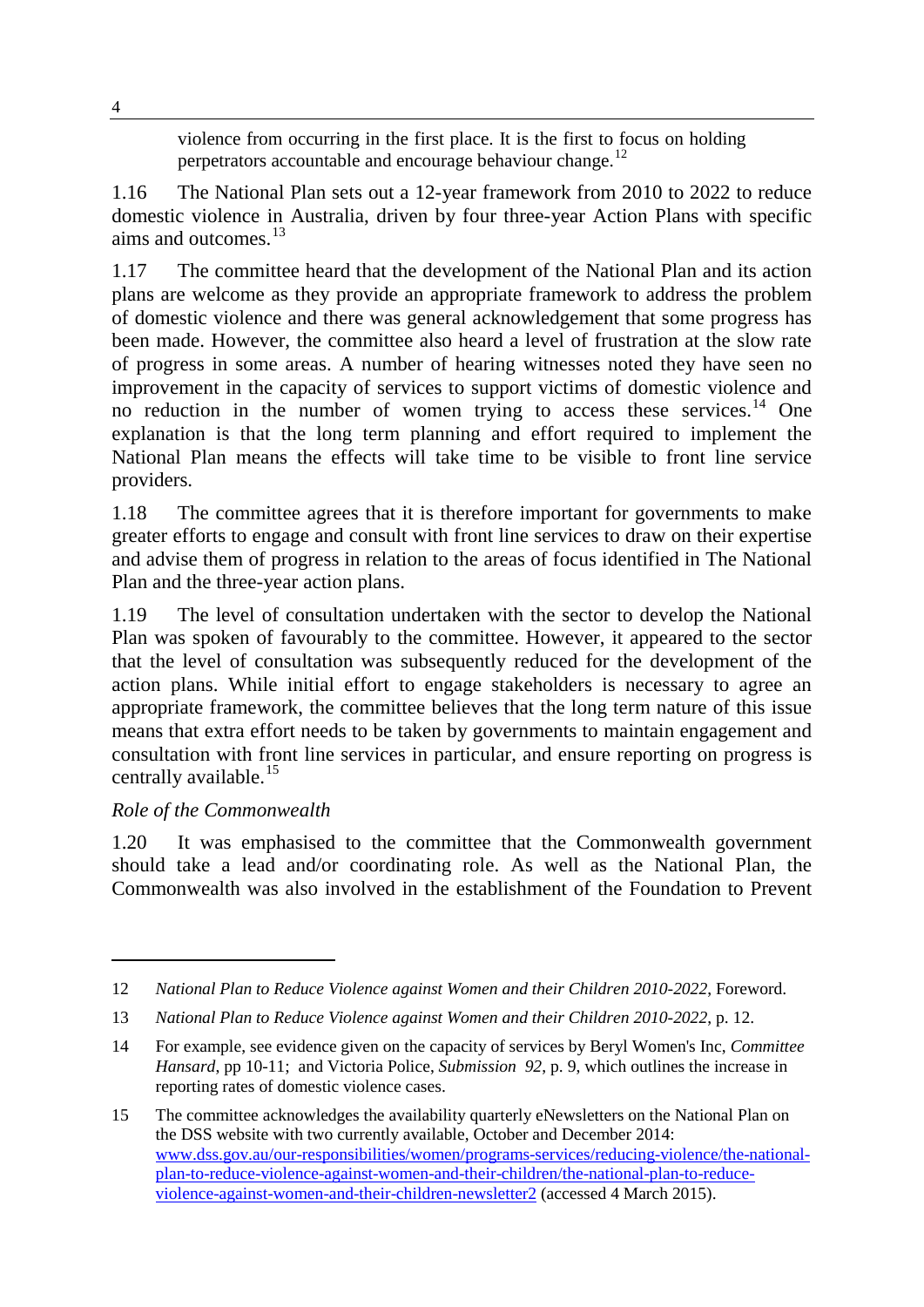Violence Against Women and their Children,<sup>[16](#page-4-0)</sup> Australia's National Research Organisation for Women's Safety and National Services (ANROWS), as well as some initiatives such as 1800 RESPECT,<sup>[17](#page-4-1)</sup> The Line<sup>[18](#page-4-2)</sup> and DV-alert.<sup>[19](#page-4-3)</sup> Other areas where the Commonwealth is taking a lead and/or coordinating include data collection, prevention measures and the harmonisation of domestic violence orders across jurisdictions and these are outlined below.

## *Data*

1.21 The committee was particularly interested to explore the data and services available for groups with compounding vulnerabilities including culturally and linguistically diverse people (CALD), Aboriginal and Torres Strait Islander (ATSI) communities, lesbian, gay, bisexual, transgender and intersex (LGTBI) individuals, as well as those with disabilities.

1.22 It was clear to the committee that improving data, particularly for vulnerable groups, is necessary for greater understanding and provision of appropriate services. The National Plan provides for the conduct of the Personal Safety Survey and the National Community Attitudes Survey on a four-year rolling basis as part of the actions to develop the evidence base. The committee notes that it received evidence criticising the adequacy of sampling sizes of particular subgroups within the community, such as women with a disability and Indigenous communities.

1.23 Throughout the inquiry the committee received evidence emphasising the lack of nationally consistent data available on the prevalence and impact of domestic violence. The need for effective data collection and research to improve the evidence base and determine appropriate policies to address domestic violence is strongly supported by the committee. This is another area of long term work with the National Data Collection and Reporting Framework in its preliminary stages and not due to be fully operational until 2022. The committee is supportive of the initiative to have nationally consistent data, however, the committee shares the concerns of witnesses that a lack of resources could, potentially, be a constraint on agencies ability to collect and collate data pursuant to the framework.

1.24 The establishment of ANROWS is a key initiative under the National Plan and the results and findings from ANROWS research program will make a significant contribution to filling gaps in knowledge and increasing the understanding of issues. However, in the committee's view, the fact that ANROWS only has funding until June

<span id="page-4-0"></span><sup>16</sup> Now known as 'Our Watch'.

<span id="page-4-1"></span><sup>17</sup> A national counselling helpline providing information and support: [www.1800respect.org.au/](http://www.1800respect.org.au/) (accessed 24 September 2014)

<span id="page-4-2"></span><sup>18</sup> An online campaign to promote respectful relationships to young Australians: <http://theline.org.au/> (accessed 24 September 2014).

<span id="page-4-3"></span><sup>19</sup> Domestic violence response training: [www.dvalert.org.au/About-Us](http://www.dvalert.org.au/About-Us) (accessed 24 September 2014)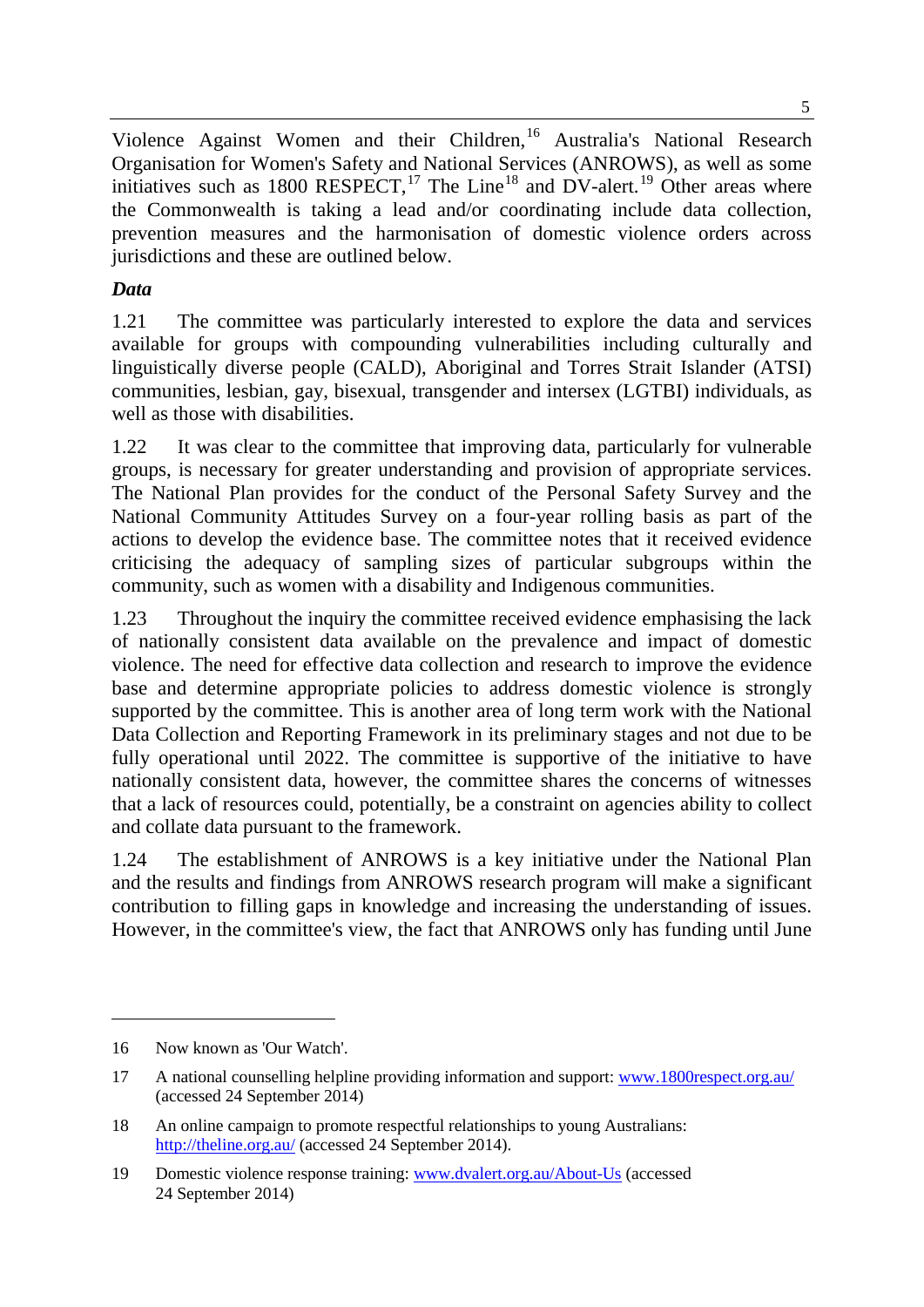$2016^{20}$  $2016^{20}$  is disappointing, particularly as this means that some projects in ANROWS current research round do not even have funding certainty for the entirety of a twoyear project.

## *Prevention*

1.25 The committee has found it useful to consider responses to domestic violence on a continuum from prevention and early intervention through to crisis and long term support, using a public health approach which has been adopted by many organisations working in the domestic violence sector.

1.26 It was clear to the committee that a national, coordinated approach to address this issue is required and it notes the Commonwealth has an ongoing role in terms of leadership and coordination, particularly in the area of primary prevention of violence. The committee notes the recent announcement that the Commonwealth Government will work with state and territory governments to deliver a jointly funded national awareness campaign to address domestic violence. $21$ 

1.27 It was emphasised to the committee that primary prevention requires a holistic and long term approach to change entrenched cultural attitudes and behaviours. A critical element of primary prevention is promoting gender equality and addressing gender stereotypes.

1.28 The importance of a variety of primary prevention strategies at different levels to reduce domestic violence was emphasised in evidence to the committee. The need to target prevention measures to vulnerable groups including CALD and ATSI communities as well as new and emerging communities and women with a disability was also emphasised.

1.29 It was stressed to the committee that investment in primary prevention measures cannot be at the cost of investment in early intervention and crisis support services. There must be a commitment from governments to provide adequate resources as demand for these services lifts following public awareness campaigns encouraging women to seek information or help, or after incidents of domestic violence are reported in the media.<sup>[22](#page-5-2)</sup>

1.30 Evidence given to the committee noted there are already significant increases in the number of women reporting domestic violence, possibly due to increasing awareness about women's rights to live free from violence.<sup>[23](#page-5-3)</sup>

<span id="page-5-0"></span><sup>20</sup> Dr Mayet Costello, Research Manager, ANROWS, *Committee Hansard*, 4 November 2014, p. 1.

<span id="page-5-1"></span><sup>21</sup> The Prime Minister, the Hon Tony Abbott MP, 'National awareness campaign to reduce violence against women and children', Media Release 4 March 2015 at www.pm.gov.au/media/2015-03-04/national-awareness-campaign-reduce-violence-againstwomen-and-children (accessed 12 March 2015).

<span id="page-5-2"></span><sup>22</sup> Christopher Knaus, 'Domestic violence workers see spike in demand for services after Tara Costigan death', *Canberra Times*, 3 March 2015.

<span id="page-5-3"></span><sup>23</sup> Victoria Police, *Submission 92*, pp 3-4.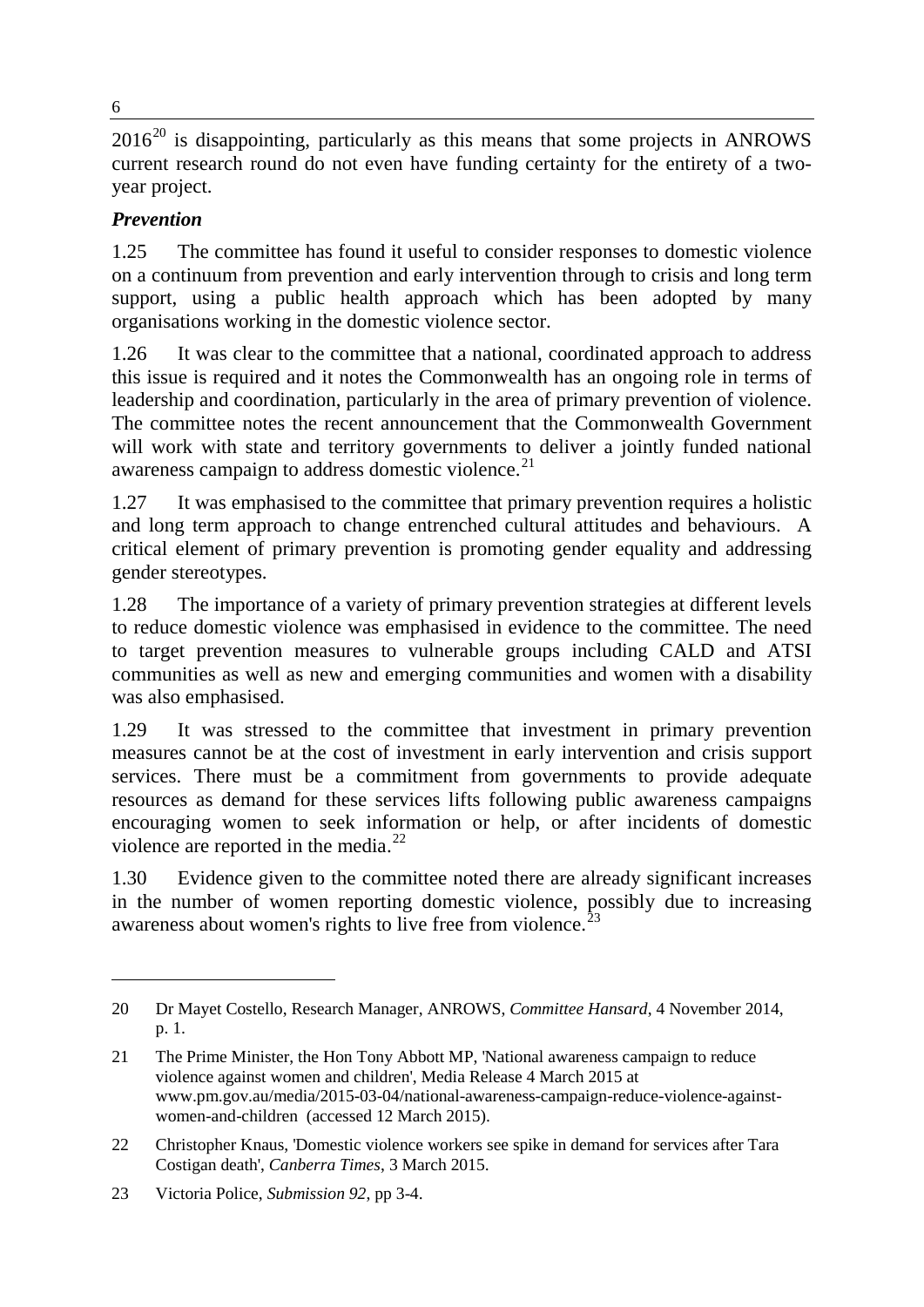1.31 The other important key to changing attitudes is working with young people and to this end the committee supports the respectful relationships programs around the country and the plan to incorporate respectful relationships education into the national curriculum.

## *Early Intervention*

1.32 Primary prevention measures need to be supported by early intervention (or secondary prevention) programs which aim to help at risk individuals avoid domestic violence, or to help them get out of situations in which violence is escalating. These strategies are primarily the responsibility of the states and territories and are included in their respective plans to support the National Plan. These can include educational programs, training for professionals working in the sector and administering domestic violence screening as part of health services.

1.33 Early intervention strategies can also target individuals or population subgroups who are showing early signs of violent behaviour to reduce the likelihood of them perpetrating acts of domestic violence. They can assist children to recover from traumatic events and there are culturally appropriate targeted programs to support Indigenous families build and strengthen relationships. There are also programs to prevent homelessness and support women to stay at home.

1.34 An improved emphasis on prevention and early intervention strategies will assist and eventually reduce the number of families who interact with the child protection, court, justice and emergency accommodation systems. The committee supports the use of early intervention programs to reduce the risk, escalation and severity of violence and its effects and encourages the provision of sustainable funding for early intervention initiatives.

## *Crisis support*

-

1.35 A dominant theme during the inquiry has been the need for more effective coordination of organisations which deliver crisis response services, including government agencies, police forces, and support organisations. This approach can deliver the support a victim needs in a coordinated way rather than leaving it up to the victim to approach each agency individually. Evidence given by Australian of the year, Ms Rosie Batty, noted that better coordination and communication may have prevented the murder of her son Luke, by his father.<sup>[24](#page-6-0)</sup>

1.36 A number of jurisdictions are trialling programs aimed at better coordination between the agencies working on domestic violence. The committee also heard there are some networks in jurisdictions coordinating services because they recognise the value and benefits of this approach. While this is welcome it was clear to the committee that this approach is currently relying on the goodwill of stakeholders as it is not supported by legislation or adequate resources.

1.37 Of concern to the committee was the evidence indicating that the current system places the burden of responsibility of responding to the violence on the victim

<span id="page-6-0"></span><sup>24</sup> Ms Rosie Batty, *Committee Hansard*, 12 September 2014, pp 11-12.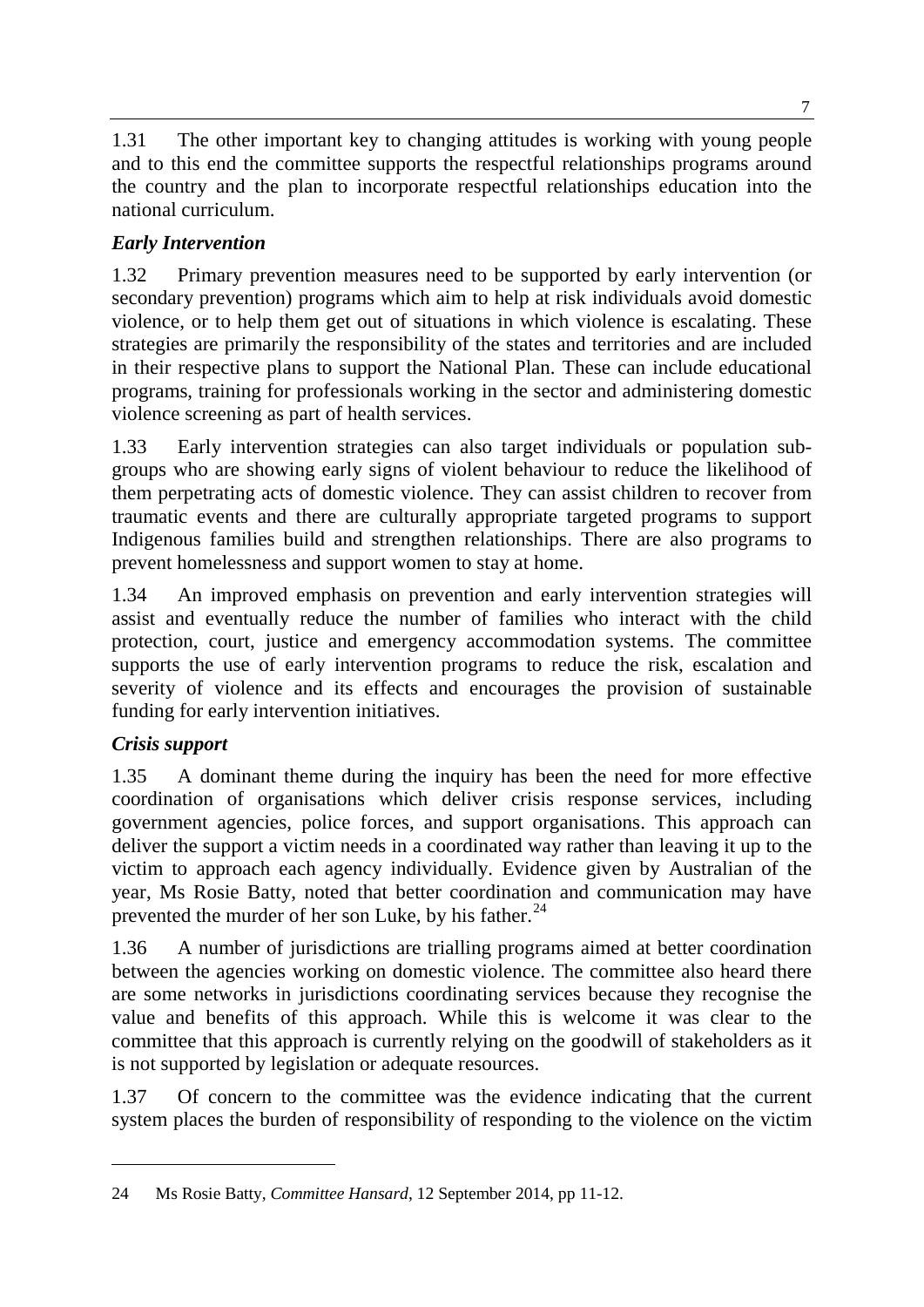rather than effectively holding the perpetrator accountable. The committee heard this process can leave victims emotionally and financially exhausted and no doubt contributes to some victims not taking appropriate action.

1.38 The committee sees making perpetrators more accountable as treating the problem at its cause and to this end adequately structured and resourced behaviour change programs need to be part of a coordinated response to domestic violence. The committee understands that further work is required around data collection to ensure evidence based perpetrator programs are offered. Current evidence shows that longer programs are more effective than shorter ones and that following the completion of a program, men require support to transition back to the environment which resulted in them choosing a violent response.

1.39 The committee heard evidence from the Northern Territory hearing and submissions of the link between alcohol and other drug (AOD) abuse and domestic and family violence.<sup>[25](#page-7-0)</sup> The committee believes that it is important to develop a better understanding of these links and the best treatments for AOD abuse issues in relation to reducing domestic and family violence.

1.40 Another issue raised with the committee was that some family violence services receive funding through grants administered by the Department of Social Security (DSS).<sup>[26](#page-7-1)</sup> The committee heard concerns from the sector about the uncertainty created by the transition to a new DSS grants process due to commence on 1 July 2015. For a number of months organisations have been waiting to hear about whether they will receive a grant and in the meantime their funding has been addressed by temporary funding announcements.<sup>[27](#page-7-2)</sup>

1.41 As part of this interim funding process, the committee notes the commonwealth government's decision to redirect \$17 million earmarked for relationship counselling vouchers into the funding extensions for these frontline social services pending the completion of the new tender process.<sup>[28](#page-7-3)</sup>

<span id="page-7-0"></span><sup>25</sup> See, for example, Ms Melanie Warbrooke, Acting Managing Solicitor, Top End Women's Legal Service, *Proof Committee Hansard*, 10 March 2015, p. 5; Ms Regina Bennett, Coordinator, Darwin Aboriginal and Islander Women's Shelter, *Proof Committee Hansard*, 10 March 2015, p. 13; Mr John Paterson, Chief Executive Officer, Aboriginal Medical Services Alliance Northern, *Proof Committee Hansard*, 10 March 2015, p. 18; Mr Bernard Dwyer, Chief Executive Officer, Amity Community Service, *Proof Committee Hansard*, 10 March 2015, pp 26-27; Mr Peter Bravos, Acting Assistant Commissioner, Crime and Specialist Support Command, Northern Territory Police, *Proof Committee Hansard*, p 32, 34.

<span id="page-7-1"></span><sup>26</sup> For an outline of this new grants process see the Department of Social Services, " Grant Programmes: New Department, new grant programmes" at [www.dss.gov.au/grants/grant](http://www.dss.gov.au/grants/grant-programmes)[programmes](http://www.dss.gov.au/grants/grant-programmes) (accessed 2 March 2015).

<span id="page-7-2"></span><sup>27</sup> The Hon Scott Morrison MP, Minister for Social Services, 'Morrison to fill critical front line service gaps in Social Service grants' *Media Release* 30 January 2015.

<span id="page-7-3"></span><sup>28</sup> The Hon Scott Morrison MP, Minister for Social Services, 'Extra \$17m for frontline social services as Stranger Relationships trial ends', *Media release*, 1 February 2015.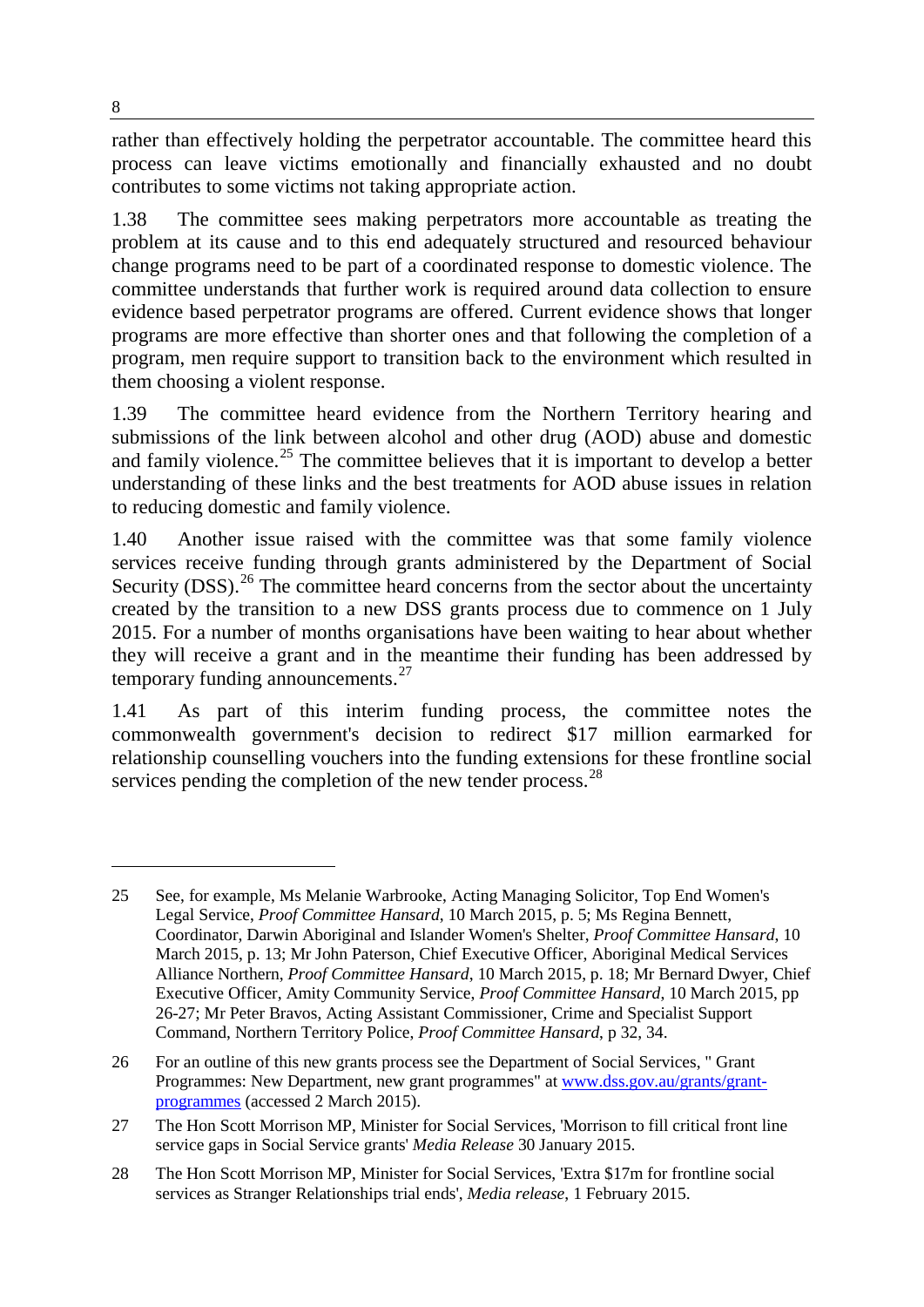1.42 However, the committee understands that beyond June 2015, DSS grants funding is very uncertain for many organisations including specialist family violence services, Indigenous family safety programs, and for men's behaviour change program providers.[29](#page-8-0)

1.43 This process has had a negative effect on the sector while organisations and individuals wait to hear whether their organisation and roles will still be funded through the new grants process. It has left organisations unable to plan effectively and resulted in the loss of experienced staff who are seeking more employment certainty.

## *Legal response*

-

1.44 The committee understands that the legal frameworks dealing with domestic violence are complex and that domestic violence cases are mostly handled by state and territory legal systems. However, Commonwealth responsibilities include providing funding for legal services, oversight of the *Family Law Act 1975* and the Family Court system, and leading work to coordinate legal systems across jurisdictions.

1.45 The committee heard concerns about the reduction of funding for community legal centres. In particular, stakeholders commented on the 2013-14 Mid-Year Economic and Financial Outlook (MYEFO) measure 'Legal Policy Reform and Advocacy Funding — redirection', which cut \$43.1 million over the forward estimates to four legal assistance programs, including funding streams for community legal centres. [30](#page-8-1)

1.46 The redirection of funding for advocacy and law reform is particularly concerning, as it prevents small, frontline organisations informing law reform and policy development. The committee heard that this work is essential in seeking to identify and remedy systemic issues and improving the system for participants.

1.47 Moreover, the committee heard that cuts to advocacy and law reform funding translate, in practice, to cuts for frontline services for legal assistance being given to many victims of domestic violence.

1.48 In addition, the committee is deeply concerned that funding cuts to legal services will affect already disadvantaged groups. For example, of the \$43.1 million in cuts announced in the 2013-14 MYEFO, \$13.41 million has been taken away from the Indigenous Legal Aid and Policy Reform Program from 2013-14 to 2016-17.<sup>[31](#page-8-2)</sup> These cuts will have a devastating effect on Indigenous women suffering domestic violence who already face significant disadvantage.

<span id="page-8-0"></span><sup>29</sup> See Mrs Jackie Brady, Executive Director, Family and Relationships Services Australia, *Committee Hansard*, 15 October 2014, p. 47; See Miki Perkins, 'Victorian family violence services face cuts', *The Age*, 26 January 2014.

<span id="page-8-1"></span><sup>30</sup> *Mid-Year Economic and Financial Outlook 2013-14* (December 2013), p. 119.

<span id="page-8-2"></span><sup>31</sup> National Aboriginal and Torres Strait Islander Legal Services, *Factsheet: Funding Cuts to Aboriginal and Torres Strait Islander Legal Services* (2013) at [www.natsils.org.au/portals/natsils/submission/Funding%20Cuts%20Factsheet%202%20April%](http://www.natsils.org.au/portals/natsils/submission/Funding%20Cuts%20Factsheet%202%20April%202013.pdf) [202013.pdf](http://www.natsils.org.au/portals/natsils/submission/Funding%20Cuts%20Factsheet%202%20April%202013.pdf) (accessed 25 February 2015).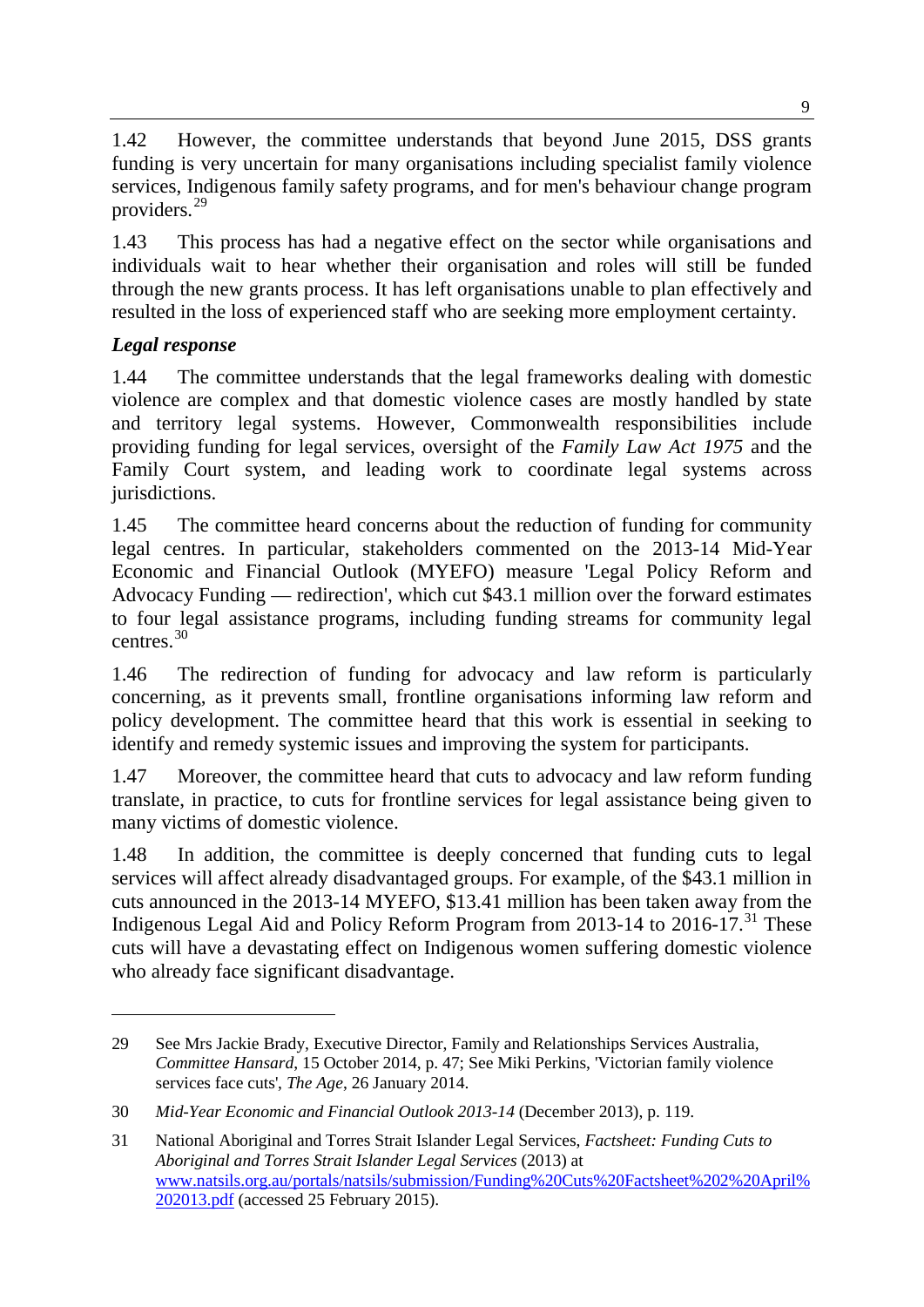1.49 Stakeholders also expressed concern over the previous allocation of \$15.0 million to the sector which was withdrawn in the  $2014-15$  Commonwealth Budget.<sup>[32](#page-9-0)</sup> The committee heard that this further cut has compounded the difficult situation that many community legal centres already face and it has disrupted their ability to adequately plan and allocate resources.<sup>[33](#page-9-1)</sup>

1.50 The committee notes that the level of concern over these funding cuts has prompted all state and territory Attorneys-General to write to the federal Attorney-General asking that the cuts be reversed and that no further funding reductions be made as it would affect the most vulnerable and disadvantaged in the community. The federal Attorney-General has responded that he is considering the letter in the context of the upcoming federal budget.<sup>[34](#page-9-2)</sup>

1.51 Another important reform in the legal space is the harmonisation of the domestic violence order (DVO) system so that a protection order issued in one jurisdiction is automatically recognised in others.

1.52 The Commonwealth is committed to making DVOs consistent across jurisdictions as part of the National Plan's First Action Plan which called them an  $\frac{1}{2}$  immediate national initiative'.<sup>[35](#page-9-3)</sup> With no progress apparent, in late January 2015, the government announced the implementation of a 'National Domestic Violence Order Scheme' would be a priority for COAG in 2015.<sup>[36](#page-9-4)</sup>

1.53 While welcoming the renewed commitment by the commonwealth government to progress this issue, given the time elapsed since it was first announced, the committee urges all jurisdictions to work through COAG to have this framework in place as soon as possible.

1.54 The committee has also heard of the need for better training of magistrates, judges and court reporters across all legal systems responding to family and domestic

tion/Domestic\_Violence/Additional\_Documents.

<span id="page-9-0"></span><sup>32</sup> See the Budget measure "Legal Aid — withdrawal of additional funding" in the *Commonwealth Budget 2014-15, Budget Paper 2: Expense Measures*, p. 60.

<span id="page-9-1"></span><sup>33</sup> Christopher Knaus, Vulnerable Canberra Women turned away from legal services and refuge as funds dry up' Canberra Times, 4 March 2015.

<span id="page-9-2"></span><sup>34</sup> Naomi Woodley, Lisa Mosley and Anna Henderson, 'States and territories unite in fight against legal assistance funding cuts', *ABC News online*, 7 March 2015. The committee also notes evidence from the 10 March 2015 Darwin hearing indicating that in addition to the cuts, the way funding through the Attorney-General's Department is distributed in the Northern Territory will change, which is causing further uncertainty, see Ms Melanie Warbrooke, Acting Managing Solicitor, Top End Women's Legal Service, *Proof Committee Hansard,* 10 March 2015, pp 2-3. See also tabled document 10, tabled 10 March 2015 by Law Society of NT available from: www.aph.gov.au/Parliamentary\_Business/Committees/Senate/Finance\_and\_Public\_Administra

<span id="page-9-3"></span><sup>35</sup> *National Implementation Plan for the First Action Plan 2010-2013: Building a Strong Foundation* (2012), p. 23, 29.

<span id="page-9-4"></span><sup>36</sup> The Hon Tony Abbott MP, 'COAG agenda to address ending violence against women', *Media release*, 28 January 2015.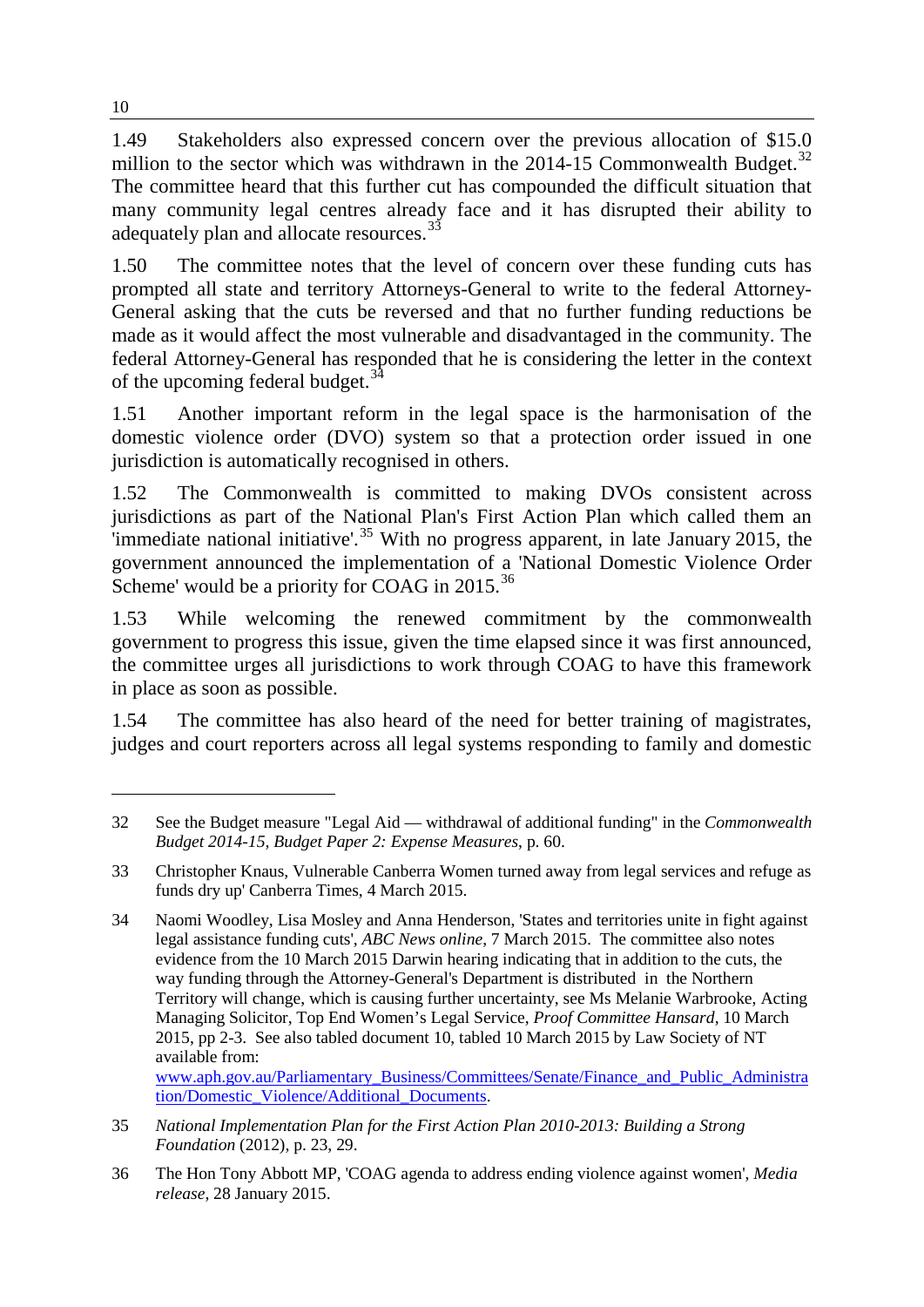violence cases, and the availability of legal aid to clients to challenge family reports, which may inaccurately reflect situations involving domestic violence.

#### *Long term support*

1.55 Victims of domestic violence have an ongoing need for support as they work to re-establish their lives, far beyond the immediate point at which violence occurs. Many victims live precariously for a long period of time after the initial crisis as they, and their children, struggle to manage emotionally and financially.

1.56 Access to safe and affordable long term accommodation in these circumstances is critical. Without access to this accommodation a victim of domestic violence potentially faces the choice between homelessness or returning to a violent partner. Given the importance of being able to access affordable housing, the committee is concerned that the commonwealth government is cutting funding to affordable housing policies.

1.57 In the 2014-15 Budget, the government announced that it is not proceeding with the next round of the National Rental Affordability Scheme (NRAS). NRAS was identified in the National Plan as one way in which the Commonwealth would be working together with the states and territories to increase the supply of affordable housing.

1.58 In addition to the defunding of NRAS, the commonwealth government announced in the 2014-15 Budget that it would only be funding the National Partnership Agreement on Homelessness (NPAH) until the end of June 2015. The Second Action Plan stated that:

Under the 2013-14 [NPAH], 180 homelessness initiatives receive[d] funding to assist both those who are homeless and those at risk of homelessness across Australia. Of [those] 180 homelessness initiatives, 39 contribute to support services for women and children experiencing domestic and family violence….

The 2014-15 NPAH will give the Government time to look at what improvements can be made to more effectively response to the causes of homelessness and achieve lasting reductions in the number of homeless Australians.[37](#page-10-0)

1.59 Evidence to the committee referred to initiatives funded under the NPAH, such as the 'Safe at Home' program, which supports women and children to remain in their own homes.<sup>[38](#page-10-1)</sup> While the extension of NPAH for a further 12 months was welcomed, it was noted that the confirmation of just one year of funding will create uncertainty.[39](#page-10-2)

<span id="page-10-0"></span><sup>37</sup> *Second Action Plan 2013-16*, p. 12.

<span id="page-10-1"></span><sup>38</sup> Women with Disabilities Victoria, *Submission 50*, p. 27.

<span id="page-10-2"></span><sup>39</sup> See for example National Family Violence Prevention Legal Services Forum, *Submission 51*, p. 22.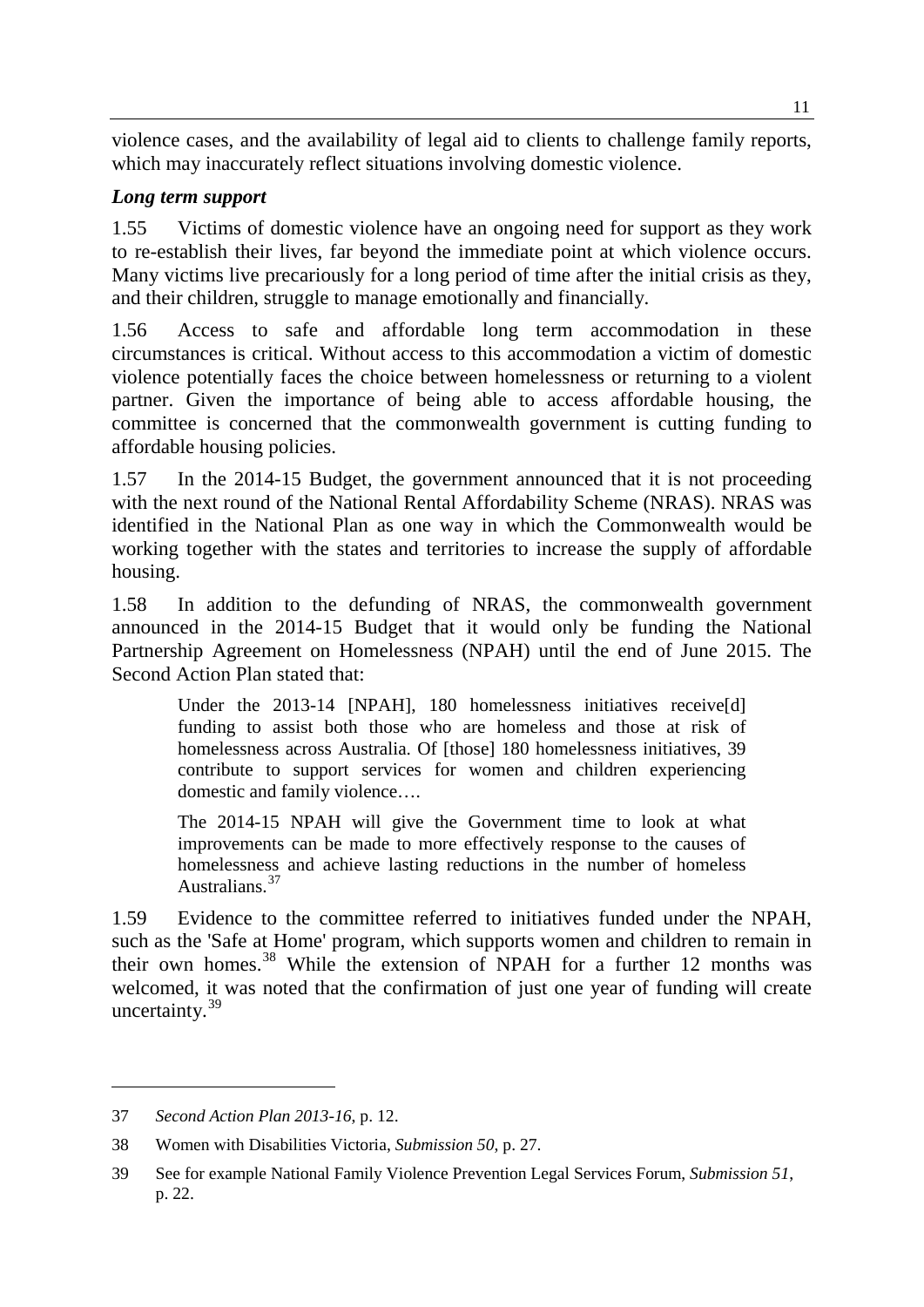1.60 The committee also notes the \$44 million cut to capital expenditure on new shelters and emergency accommodation under the National Partnership Agreement on Homelessness announced in the May 2014 budget<sup>[40](#page-11-0)</sup> as well as the December 2014 announcement cutting \$21 million over four years from housing and homelessness peak bodies<sup>[41](#page-11-1)</sup> which will affect accommodation available for victims of domestic violence.

1.61 The effects of these cuts are being compounded by funding reforms to the homelessness sector in states such as NSW, which have reduced the number of specialist services available for victims of domestic violence.<sup>[42](#page-11-2)</sup>

1.62 Aside from affordable accommodation, the committee heard evidence that current support services are focussed on crisis:

Once the immediate crisis is over, women need support with education and training to be able to enter employment. They also need support with parenting, access to health and wellbeing programs and therapeutic support. Due to resource constraints services must cease support when families are 'stable' and often this is when families need support the most. This contributes to the 'revolving door' which is far less cost effective than providing the appropriate support to a family.<sup>[43](#page-11-3)</sup>

1.63 The committee was also provided with research that the cost of providing episodic crisis support – currently a woman enters the system seven times on average – is almost double the cost of a woman entering the system once and having both immediate needs met and long-term support available.<sup>[44](#page-11-4)</sup>

1.64 The importance of a victim of domestic violence being able to maintain their employment was highlighted as a key factor in that person being financially stable in the long term. On this point the committee was pleased to hear of the uptake of domestic violence leave provisions in enterprise agreements and the personal stories of how this type of leave has assisted victims to re-establish their lives and maintain financial independence.<sup>[45](#page-11-5)</sup>

<span id="page-11-2"></span>42 Jess Hill and Hagar Cohen, 'How funding changes in NSW locked women out of domestic violence refuges', *The Guardian*, 9 March 2015.

- <span id="page-11-4"></span>44 Ms Julie Oberin, Australian Women Against Violence Alliance, *Committee Hansard*, 15 October 2014, p. 27.
- <span id="page-11-5"></span>45 See for example Ms Veronica Black, Finance Sector Union of Australia, *Committee Hansard*, 4 November 2014, pp 49-50.

<span id="page-11-0"></span><sup>40</sup> St Vincent de Paul Society, 'Vinnies: Help us to cut homelessness, not homelessness funding', *Media Release*, 2 April 2014.

<span id="page-11-1"></span><sup>41</sup> Samantha Donovan, 'Federal Government cuts funding for housing programs, shocking peak bodies', *ABC news online*, 23 December 2014.

<span id="page-11-3"></span><sup>43</sup> Victorian Statewide Children's Resource Program, *Submission 13*, p. 3.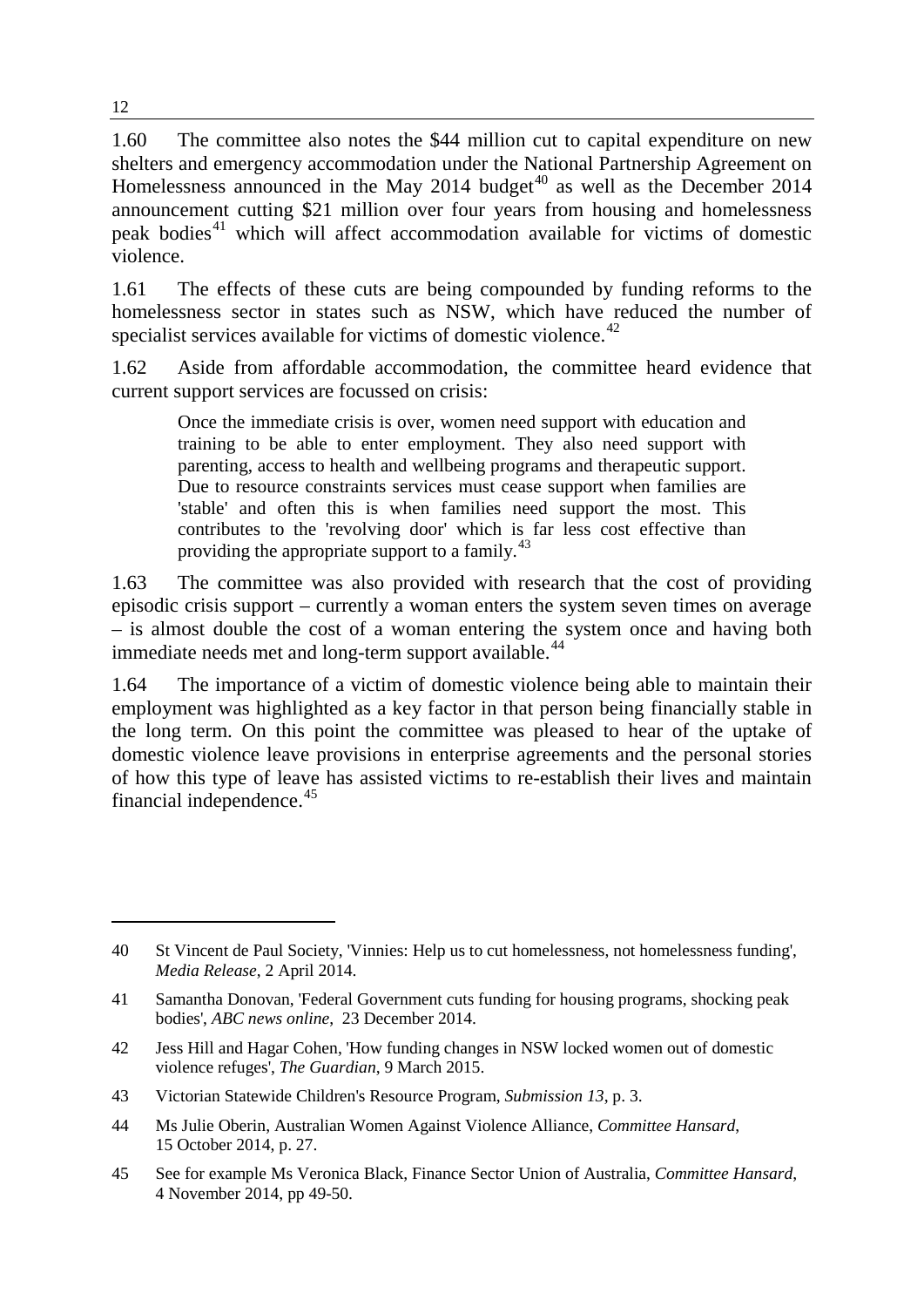#### *Committee view*

-

1.65 The committee acknowledges that addressing domestic violence is an issue which requires long term commitment from governments, stakeholders and the broader community. With the appointment of Ms Rosie Batty as Australian of the Year, there is a renewed focus on the actions and resources required to address this issue.

1.66 The committee was heartened by the high level of goodwill by all stakeholders in the area to achieve real progress and particularly the willingness of many on the service front line to tirelessly go above and beyond to assist those in need.

1.67 The committee was particularly concerned to hear that the federal funding cuts to services outlined above are already affecting the ability of stakeholders to assist those in need. This outcome is contrary to the public statements made by the federal government and the committee considers that in order to achieve real progress in this area, the commonwealth government must restore the funding cuts it has made to date and end funding uncertainty for crucial services.

1.68 The committee notes recent calls for a national crisis summit on family violence for governments to discuss coordinated judicial and social services reforms within their areas of responsibility. The committee supports recent proposals to reverse funding cuts to domestic violence services<sup> $46$ </sup> and increase funding to frontline legal services, programs to help women stay at home and programs to increase information sharing between agencies.<sup>[47](#page-12-1)</sup>

1.69 The committee welcomes the current momentum and significant effort occurring to address domestic violence. This includes the work by governments and stakeholders to progress the objectives of the National Plan and its actions plans, as well as jurisdiction-specific work such as the recent report by the Special Taskforce on Domestic and Family Violence in Queensland chaired by the Honourable Dame Quentin Bryce AD CVO and the Victorian Royal Commission into Domestic Violence. Using this work to inform all jurisdictions of effective reforms, ensuring coordinated action, and the provision of adequate resources will be key to achieving real progress in addressing domestic violence.

<span id="page-12-0"></span><sup>46</sup> Stephanie Anderson, 'Budget hurting domestic violence victims, Senator Says', SBS Online 6 November 2014, available at: [http://www.sbs.com.au/news/article/2014/10/23/budget-cuts](http://www.sbs.com.au/news/article/2014/10/23/budget-cuts-hurting-domestic-violence-victims-senator-says)[hurting-domestic-violence-victims-senator-says.](http://www.sbs.com.au/news/article/2014/10/23/budget-cuts-hurting-domestic-violence-victims-senator-says) See also Senator Larissa Waters, 'Senate demands Abbott Government reverse funding cuts to domestic violence services', Media release, 12 February 2015, available at: [http://larissa-waters.greensmps.org.au/content/media](http://larissa-waters.greensmps.org.au/content/media-releases/senate-demands-abbott-government-reverse-funding-cuts-domestic-violence-servi)[releases/senate-demands-abbott-government-reverse-funding-cuts-domestic-violence-servi.](http://larissa-waters.greensmps.org.au/content/media-releases/senate-demands-abbott-government-reverse-funding-cuts-domestic-violence-servi)

<span id="page-12-1"></span><sup>47</sup> ABC News online, 'Bill Shorten calls for Tony Abbott to hold national crisis summit to tackle violence against women', 4 March 2015. See also ' National Crisis Summit on Family Violence' [www.alp.org.au/familyviolence?utm\\_campaign=famviolence&utm\\_medium=email&utm\\_sour](http://www.alp.org.au/familyviolence?utm_campaign=famviolence&utm_medium=email&utm_source=australianlaborparty) [ce=australianlaborparty](http://www.alp.org.au/familyviolence?utm_campaign=famviolence&utm_medium=email&utm_source=australianlaborparty) and<http://www.alp.org.au/nationalcrisissummit>(accessed 5 March 2015)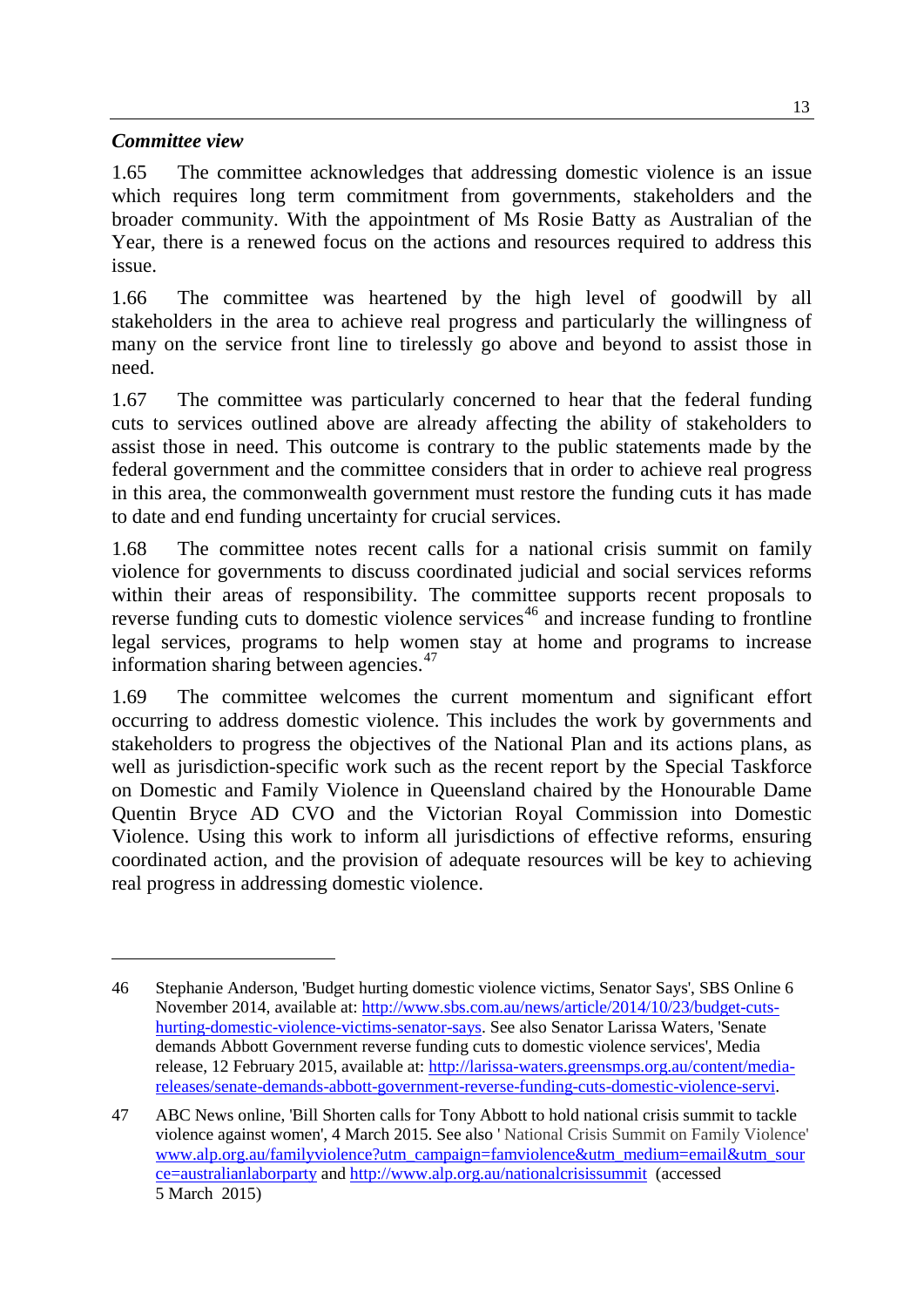#### **Recommendation 1**

**1.70 The committee recommends the Commonwealth Government restore funding cuts from legal services, housing and homelessness services and the Department of Social Services grants program, and guarantee funding under the National Partnership Agreement on Homelessness for at least four years.**

#### **Recommendation 2**

**1.71 The committee supports the Productivity Commission recommendation[48](#page-13-0) that Australian, State and Territory governments should provide an immediate funding boost to legal assistance services of \$200 million to address pressing gaps in services.**

#### **Recommendation 3**

**1.72 The committee recommends all Australian governments work together with stakeholders, including front line services and peak advocacy groups, to develop a program to increase the capacity of services in the areas of prevention, early intervention and crisis support in accordance with the objectives of the National Plan and the Action Plans.** 

#### **Recommendation 4**

**1.73 The committee recommends the Commonwealth Government supports increased coordination and communication between legal systems across jurisdictions.** 

#### **Recommendation 5**

**1.74 The committee recommends the Commonwealth Government support and expedite the harmonisation of intervention orders across jurisdictions. The Commonwealth Government should also identify opportunities to share information between agencies in order to address increasingly violent behaviour by perpetrators and assist at risk individuals.**

#### **Recommendation 6**

**1.75 The committee supports the inclusion of respectful relationships education in the national curriculum.**

#### **Recommendation 7**

**1.76 The committee recommends increasing the availability of behavioural change programs for perpetrators and ensuring programs are evidence based.** 

#### **Recommendation 8**

-

**1.77 The committee recommends the Commonwealth Government provide funding certainty to Australia's National Research Organisation for Women's** 

<span id="page-13-0"></span><sup>48</sup> Productivity Commission, *Access to Justice Arrangements – Productivity Commission Inquiry Report Overview* (2014), p. 62